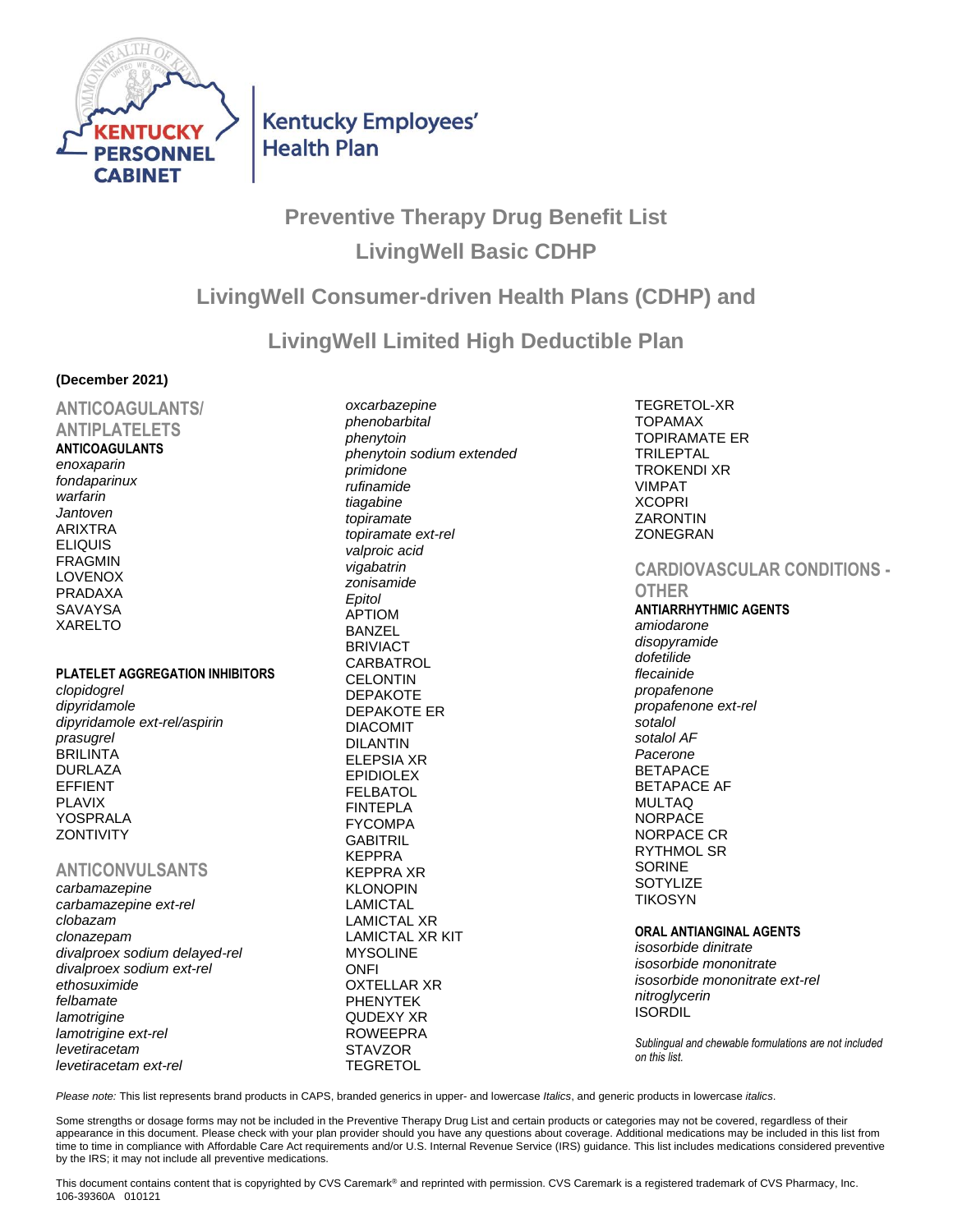#### **TRANSDERMAL/TOPICAL ANTIANGINAL AGENTS**

*nitroglycerin transdermal Minitran* NITRO-BID NITRO-DUR

## **CORONARY ARTERY DISEASE**

**ANTIHYPERLIPIDEMICS** *atorvastatin cholestyramine colestipol colesevelam ezetimibe fenofibrate fenofibric acid fenofibric acid delayed-rel fluvastatin fluvastatin ext-rel gemfibrozil lovastatin niacin ext-rel pravastatin rosuvastatin simvastatin Niacor Prevalite* ALTOPREV ANTARA COLESTID CRESTOR EZALLOR SPRINKLE EZETIMIBE/ROSUVASTATIN FENOFIBRATE FENOGLIDE FENOFIBRIC ACID FIBRICOR FLOLIPID LESCOL XL LIPITOR LIPOFEN LIVALO LOPID NIASPAN PRALUENT QUESTRAN/QUESTRAN LIGHT REPATHA ROSZET **TRICOR** TRILIPIX VASCEPA **WELCHOL** ZETIA ZOCOR ZYPITAMAG

#### **COMBINATION ANTIHYPERLIPIDEMICS**

*amlodipine/atorvastatin* ezetimibe/*simvastatin* CADUET VYTORIN

**HEMATOLOGIC AGENTS** ADVATE ADYNOVATE AFSTYLA ALPHANATE ALPHANINE SD ALPROLIX BEBULIN BENEFIX **COAGADEX CORIFACT** ELOCTATE ESPEROCT FEIBA HEMOFIL M HUMATE-P IDELVION IXINITY JIVI KOATE-DVI KOGENATE FS KOVALTRY MONONINE NOVOEIGHT NUWIQ PROFILNINE RECOMBINATE **RIXUBIS** TRETTEN XYNTHA

### **HYPERTENSION**

**ACE INHIBITORS/ANGIOTENSIN II RECEPTOR ANTAGONISTS AND COMBINATION AGENTS** *amlodipine/benazepril amlodipine/olmesartan benazepril benazepril/hydrochlorothiazide candesartan candesartan/hydrochlorothiazide captopril enalapril enalapril/hydrochlorothiazide fosinopril fosinopril/hydrochlorothiazide irbesartan irbesartan/hydrochlorothiazide lisinopril lisinopril/hydrochlorothiazide losartan losartan/hydrochlorothiazide moexipril olmesartan olmesartan/hydrochlorothiazide olmesartan/amlodipine/HCTZ perindopril quinapril quinapril/hydrochlorothiazide ramipril telmisartan telmisartan/hydrochlorothiazide trandolapril trandolapril/verapamil ext-rel*

*valsartan valsartan/hydrochlorothiazide* ACCUPRIL ACCURETIC ALTACE ATACAND ATACAND HCT AVALIDE AVAPRO BENICAR BENICAR HCT COZAAR DIOVAN DIOVAN HCT EDARBI EDARBYCLOR EPANED HYZAAR LOTENSIN LOTENSIN HCT LOTREL MICARDIS MICARDIS HCT PRESTALIA PRINIVIL QBRELIS TARKA TRANDOLAPRIL/VERAPAMIL ER VASERETIC VASOTEC **ZESTORETIC ZESTRIL** 

#### **BETA-BLOCKERS AND COMBINATION AGENTS**

*acebutolol atenolol atenolol/chlorthalidone betaxolol bisoprolol bisoprolol/hydrochlorothiazide carvedilol carvediolol ext-rel labetalol metoprolol metoprolol succinate ext-rel metoprolol/hydrochlorothiazide nadolol* nebivolol *pindolol propranolol propranolol ext-rel timolol maleate* BYSTOLIC COREG COREG CR CORGARD DUTOPROL INDERAL LA LEVATOL LOPRESSOR TENORETIC TENORMIN TOPROL-XL

*Please note:* This list represents brand products in CAPS, branded generics in upper- and lowercase *Italics*, and generic products in lowercase *italics*.

Some strengths or dosage forms may not be included in the Preventive Therapy Drug List and certain products or categories may not be covered, regardless of their appearance in this document. Please check with your plan provider should you have any questions about coverage. Additional medications may be included in this list from time to time in compliance with Affordable Care Act requirements and/or U.S. Internal Revenue Service (IRS) guidance. This list includes medications considered preventive by the IRS; it may not include all preventive medications.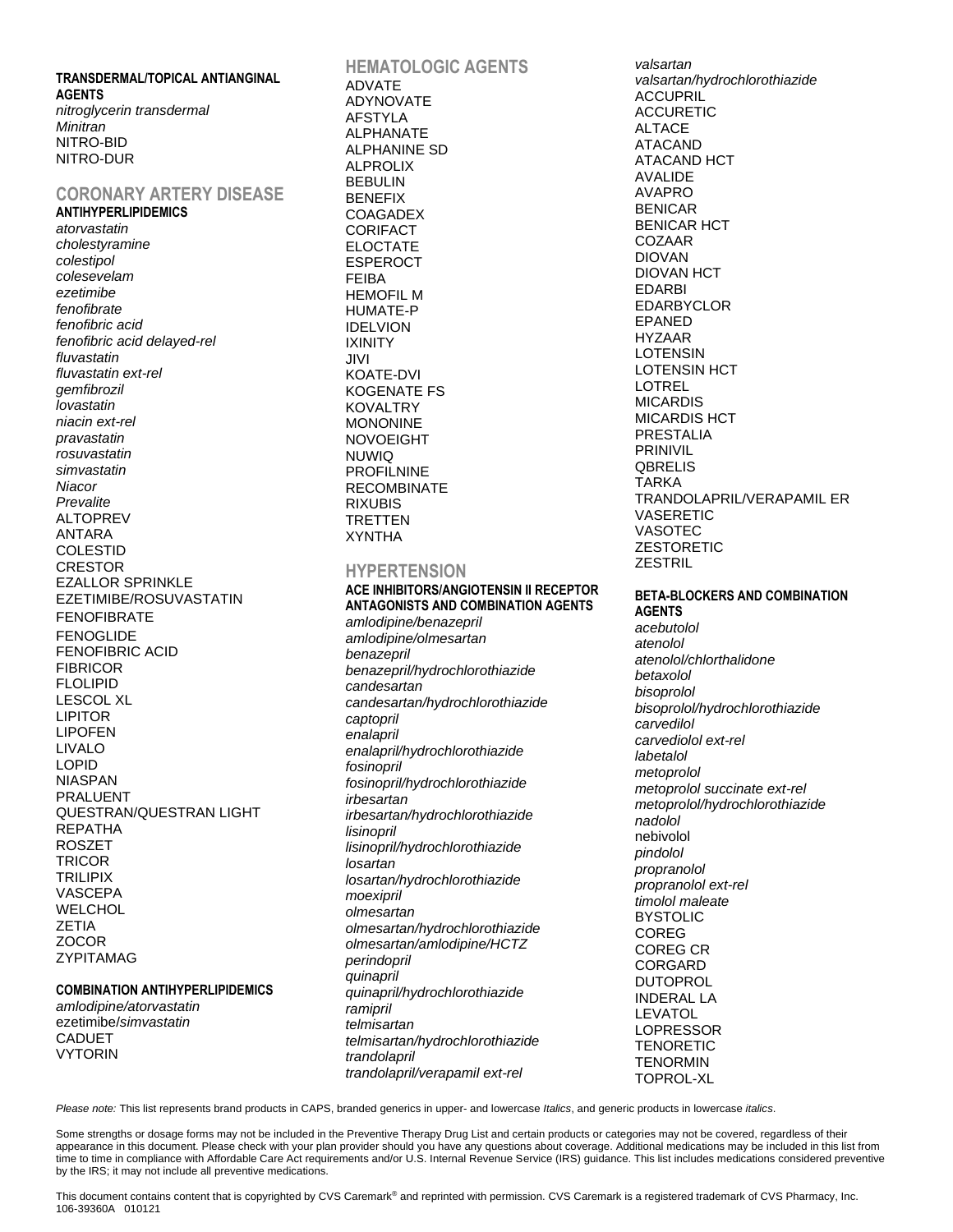#### **TRANDATE ZIAC**

#### **CALCIUM CHANNEL BLOCKERS AND COMBINATION AGENTS**

amlodipine diltiazem diltiazem ext-rel diltiazem XR felodipine ext-rel isradipine nicardipine nifedipine nifedipine ext-rel nisoldipine ext-rel verapamil verapamil ext-rel Afeditab CR Cartia XT Dilt-XR Matzim LA Nifediac CC Taztia XT **CALAN SR** CARDIZEM **CARDIZEM CD CARDIZEM LA CONJUPRI ISOPTIN SR KATERZIA NORVASC** PROCARDIA XL **SULAR TIAZAC VERELAN VERELAN PM** 

#### **DIURETICS**

amiloride/hydrochlorothiazide chlorthalidone hydrochlorothiazide indapamide spironolactone/hydrochlorothiazide triamterene/hydrochlorothiazide **ALDACTAZIDE DIURIL** MAXZIDE **THALITONE** 

## **OTHER ANTIHYPERTENSIVE AGENTS**

aliskiren amlodipine/telmisartan amlodipine/valsartan/ hydrochlorothiazide clonidine clonidine transdermal guanfacine hydralazine minoxidil reserpine **AZOR** CATAPRES-TTS **EXFORGE EXFORGE HCT** 

#### **METHYLDOPA TEKTURNA TEKTURNA HCT TRIBENZOR TWYNSTA**

## **IMMUNIZING AGENTS**

**ALLERGENIC EXTRACTS ALLERGENIC EXTRACTS GRASTEK ODACTRA ORALAIR PALFORZIA RAGWITEK** 

#### **IMMUNIZATIONS**

**BCG VACCINE CHOLERA VACCINE RSV VACCINE TYPHOID VACCINE** YELLOW FEVER VACCINE

### **MENTAL HEALTH**

**ANTIDEPRESSANTS** amitriptyline amoxapine bupropion bupropion ext-rel citalopram desipramine desvenlafaxine ext-rel doxepin duloxetine delayed-rel escitalopram fluoxetine fluoxetine delayed-rel *imipramine HCI* imipramine pamoate mirtazapine nortriptyline paroxetine HCI paroxetine HCI ext-rel phenelzine protriptyline sertraline tranylcypromine trazodone trimipramine venlafaxine venlafaxine ext-rel Irenka **ANAFRANIL APLENZIN BRINTELLIX CELEXA CYMBALTA DRIZALMA SPRINKLE EFFEXOR XR EMSAM FETZIMA FORFIVO XL** LEXAPRO **MARPLAN** 

**NARDIL NORPRAMIN OLEPTRO PAMELOR PARNATE PAXIL PAXIL CR PEXEVA PRISTIQ** PROZAC **REMERON SERTRALINE TRINTELLIX VIIBRYD WELLBUTRIN WELLBUTRIN SR** WELL BUTRIN XL ZOI OFT **ANTIPSYCHOTICS** aripiprazole asenapine chlorpromazine clozapine fluphenazine fluphenazine decanoate haloperidol loxapine olanzapine olanzapine orally disintegrating tabs paliperidone perphenazine quetiapine quetiapine ext-rel risperidone thioridazine thiothixene trifluoperazine ziprasidone ABILIEY **ARILIFY MAINTENA ABILIFY MYCITE ARISTADA CAPLYTA CLOZARIL EQUETRO FANAPT GEODON** HALDOL DECANOATE **INVEGA INVEGA SUSTENNA INVEGA TRINZA LATUDA LYBALVI REXULTI RISPERDAL** RISPERDAL CONSTA **SAPHRIS SECUADO SEROQUEL SEROQUEL XR VERSACLOZ VRAYLAR** 

ZYPREXA

Please note: This list represents brand products in CAPS, branded generics in upper- and lowercase Italics, and generic products in lowercase italics.

Some strengths or dosage forms may not be included in the Preventive Therapy Drug List and certain products or categories may not be covered, regardless of their appearance in this document. Please check with your plan provider should you have any questions about coverage. Additional medications may be included in this list from time to time in compliance with Affordable Care Act requirements and/or U.S. Internal Revenue Service (IRS) guidance. This list includes medications considered preventive by the IRS; it may not include all preventive medications.